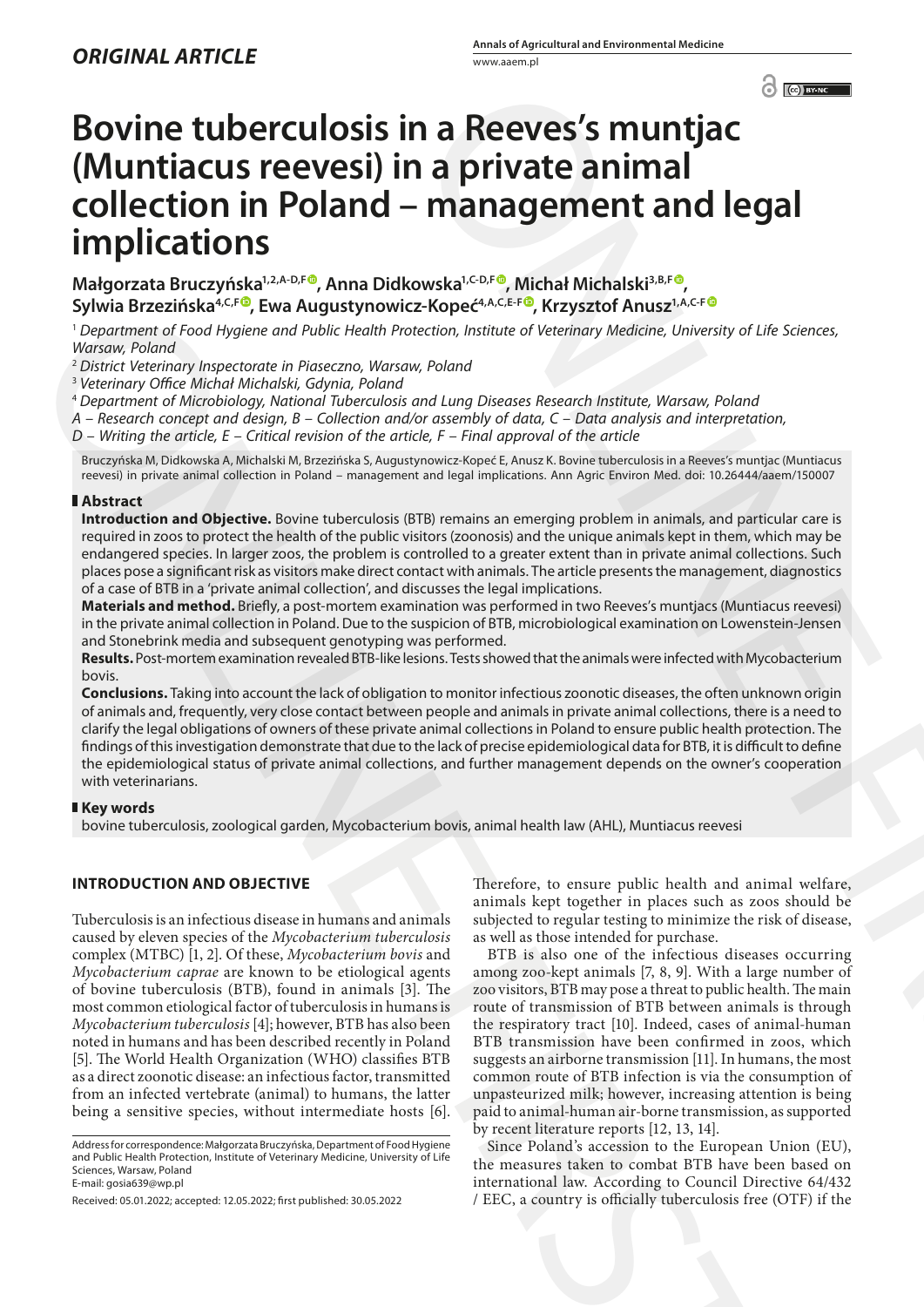Małgorzata Bruczyńska, Anna Didkowska, Michał Michalski, Ewa Augustynowicz-Kopeć, Krzysztof Anusz, Bovine tuberculosis in a Reeves's muntjac…

percentage of infected cattle herds does not exceed 0.1% per year, and at least 99.9% herds are officially bovine tuberculosis free each year for six consecutive years. Poland was granted the status of an OTF country following Commission Decision No. 2009/342 / EC of 23 April 2009. Obtaining this status made it possible to reduce the surveillance scheme from 1/3 to 1/5 of cattle herds in a district annually, i.e. all cattle herds in the district are now subjected to testing every five years, with animals over 42 days of age being subject to testing. The official test is carried out by comparative intradermal tuberculin test in the neck area.

BTB is still being recorded in both livestock and wildlife in Poland, with 372 outbreaks recorded in cattle in the past 10 years. In addition, BTB has also been described in free-living and captive wildlife species, most recently in 2018 in captive European bison [15]. Currently, there is no law implemented that would mandate testing for BTB in free-living and captive wild animals in Poland.

BTB has also been previously described in zoos in Poland [16, 17]. However, the present study instead concerns animals kept on a private estate, officially known as a *private animal collection*. Such collections are not currently subject to specific rules in Polish legislation.

This difference between large zoos and private animal collections is a legal distinction: large zoos were under District Veterinary Supervision while private animal collections were not required to be registered, This is a huge legislative gap, as the origin and the epizootic status of animals kept in private animal collections often remains unknown, and their movement is often not subject to any restrictions or rules preventing the spread of infectious diseases. Most importantly, as animals kept in private animal collections are used as tourist attractions, and are often in direct contact with humans, including children, and can pose a threat of zoonotic transfer. Therefore, the present research examines a case of BTB in a private animal collection, describing the procedures undertaken by the owners and attending veterinarians, and attempts to highlight the legal aspects of the case. BTH is sittle heroric condation between the minimal measurem and the same of the same of the same of the same of the same of the same of the same of the same of the same of the same of the same of the same of the same of

## **MATERIALS AND METHOD**

**Animals and samples.** The two Reeves's muntjacs (*Muntiacus reevesi*) described in this case study (one male and one female, both aged 4 years) presented similar clinical signs at different time intervals. In February 2021, a veterinarian was summoned to the muntjac deer with signs of general weakness, lack of appetite, and apathy. During the clinical examination, a significant degree of inhalation-expiratory dyspnea was found. It was decided to chemically immobilize the deer for a physical examination, and then to facilitate treatment and administer antibiotics and anti-inflammatory drugs. Unfortunately, the animal died during capture for the examination.

A few weeks later, the owner reported similar clinical signs in a second Reeve's muntjacin the herd. The veterinarian decided to euthanize the animal after the clinical examination, and a *post mortem* examination was carried out. For premedication of the animal, xylazine (1 mg/kg, Sedazin, Biowet Puławy, Puławy, Poland) and ketamine (5.75 mg/kg, Ketamine, Biowet Puławy, Puławy, Poland) were administrated intramuscularly, Pentobarbital sodium

(133.3 mg/kg) and pentobarbital (26.7 mg/kg) were used intravenously for euthanasia (Morbital, Biowet Puławy, Puławy, Poland)

*Post-mortem* **examination.** The autopsy was conducted according to Annex 3 to the Ordinance of the Minister of Agriculture and Rural Development of 4 July 2017 on the method of keeping documentation related to combating infectious animal diseases [18]. During the *post mortem* examination, fragments of lungs were collected from the first muntjac, and varied material from the second (thoracic, submandibular, mesenteric lymph nodes and fragments of lungs).

**Culture and molecular examination.** The material was subjected to standard mycobacterial culture as described previously [19]. Each tissue was examined as three replicates. Briefly, after homogenization in 5% oxalic acid (Sigma– Aldrich, Burlington, MA, USA), the sediment was flushed in saline solution (Sigma–Aldrich, Burlington, MA, USA). After centrifugation, the sediment was placed on Lowenstein and Stonebrink media (Becton Dickinson, Franklin Lakes, NJ, USA). Three Lowenstein and Stonebrink media were used in this study for each type of tissue to increse the sensitivity of the test.The media were incubated at 37°C for 12 weeks and checked every 7 days. The DNA was isolated using a Genolyse isolation kit (Hain Lifescience, Germany). Strains were identified with a GenoType®MTBC assay (Hain Lifescience, Germany). Both tests were performed in accordance with the manufacturer's instructions [19].

## **RESULTS**

**Herd history.** The research was carried out in a private animal collection located in northern Poland. The animals were introduced in 2017 as an exchange; however, their exact origin remains unknown. According to the information obtained from the owner, the animals originated from the vicinity of Kraków, southern Poland. The animals arrived at the facility without any previous disease screening. The described private animal collection is part of an agritourism facility with an area of 6 ha. On the day that the second Reeves's muntjac was euthanized, the facility also housed kangaroos (*Walabia*)*,* zebras (*Equus quagga*), camels (*Camelus dromader*)*,* sheep (*Ovis aries*), goats (*Capra hircus*), llamas (*Lama guanicoe*)*,* guanacos (*Lama guanicoe*)*,* alpacas (*Vicugna pacos*), domestic donkeys (*Equus asinus*), fallow deer (*Dama dama*)*,* Nilgau antelopes (*Boselaphus tragocamelus*), Sitatunga antelope (*Tragelaphus speki*)*,* Patagonian mara (*Dolichotis patagonum*)*,* peacocks (*Pavo cristatus*)*,* emu (*Dromaius novaehollandiae*)*,*  Rhea (*Rhea americana*), and an exotic species of chicken. The animals had no direct contact with muntjacs. evel catalyzatskihematikach protocol di Veper (1332) mp/kg) and pendodatini (267 mp/kg) were and<br>290 km/sharp from the catalyzation interactions in the catalyzation (i.e.<br>the catalyzation interactions in the catalyzation

**Pathology.** *Post-mortem* examination revealed extensive tuberculous gross lesions in both muntjac deer (Fig. 1, 2). Granulomas with caseous necrosis and mineralization lesions were found in the liver (Fig. 1, animal No 1, male) lungs (Fig. 2, animal No 2, female), lymph nodes as well as on the serosal surface of the peritoneum. The lesions resembled small gray-white nodules, ranging from 3–5 mm in size. No histopathological examinations were performed.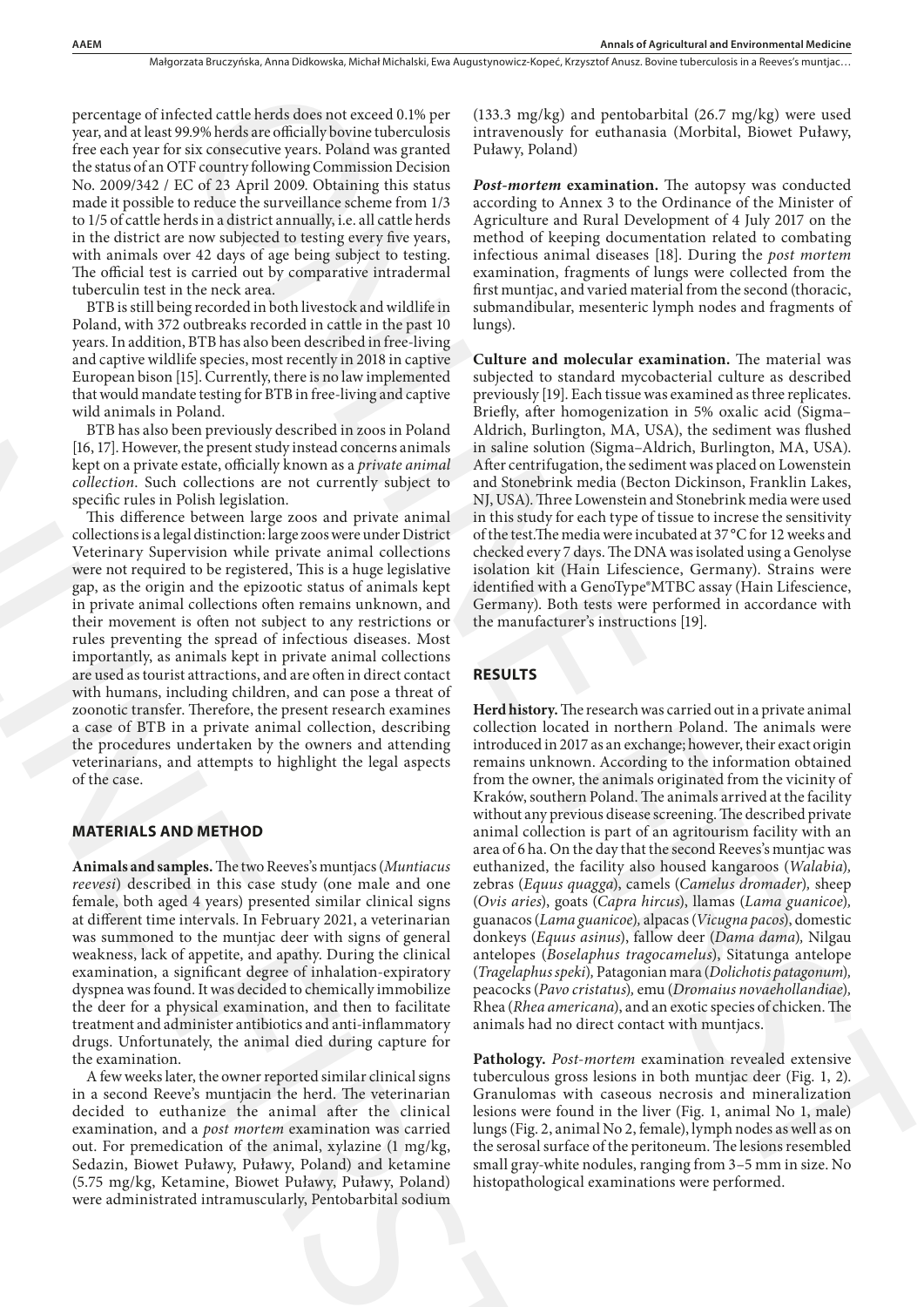Małgorzata Bruczyńska, Anna Didkowska, Michał Michalski, Ewa Augustynowicz-Kopeć , Krzysztof Anusz . Bovine tuberculosis in a Reeves's muntjac…



**Figure 1.** Anima No 1, male. Granulomatous lesions in internal organs. The figure shows the liver, correct consistency and color. Granulomatous lesions from 3–5 mm in size

**Bacteriology and molecular identification.** The material collected *post-mortem* was positive for culture. On both types of media, growth was visible in the 4th week of incubation. Based on the GenoType MTBC (based on the polymorphism of the gyrB gene) test, the isolated strains were classified as *Mycobacterium bovis*.

#### **DISCUSSION**

The occurrence of BTB in zoo animals should be treated as a public health problem in the area where it occurs. This is particularly important in countries where there is little public health awareness of the disease, as animals can be the source of infection for zoo visitors*,* and present a threat to zoo staff in first line. In addition, in the absence of animal testing and the exchange of animals between private animal facilitie, may also allow easy transmission of mycobacteria. The transboundary nature of BTB was well illustrated by a case of a group of alpacas shipped from the United Kingdom (UK) to Poland. Although a*nte mortem* tuberculin skin testing found them to be free from tuberculosis, some had been infected with *M. bovis* prior to transfer, which resulted in transmission of the disease to animals on Polish farms [19]. Another example was the transport of 2 European bison *(Bison bonasus)* to another European bison breeding herd in the country; the bison had not received any BTB testing, and it was later found that one animal was TB-positive [20]. There is clearly a strong need for stricter legislation to avoid such situations, as illustrated by the case described herein, where the epizootic investigation was able to establish the source of the muntjac deer infection. **DISCUSSION**<br>
The occurrence of BTB in zoo animals should be treated<br>
as a particularly improfiant in characteristic technical technical is its particularly improfiant in countries where the science. This<br>
peut control is

Due to the legal status of private animal collectiontype facilities, they often lack procedures regarding their registration, and they are generally not subject to monitoring for infectious disease. The animals are not subject to compulsory inspection during movement, and their circulation and transport is not governed by the same rules as for zoos. Therefore, it is likely that many cases of BTB infection have been misdiagnosed or have remained undetected. Interestingly, due to the fact that BTB is not monitored *ex officio* in animals other than cattle, the sick animals may not have received pharmacological therapy. In Poland, a single case of BTB treatment has been reported in a male reticulated giraffe (*Giraffa camelopardalis*) in the Silesian Zoological Garden [16]. However, the use of such treatment is very controversial due to the risk to other animals



**Figure 2.** Animal No 2, female. Granulomatous lesions in internal organs. The figure shows the lungs with bloodshot, correct consistency. Granulomatous lesions from 3–5 mm in size.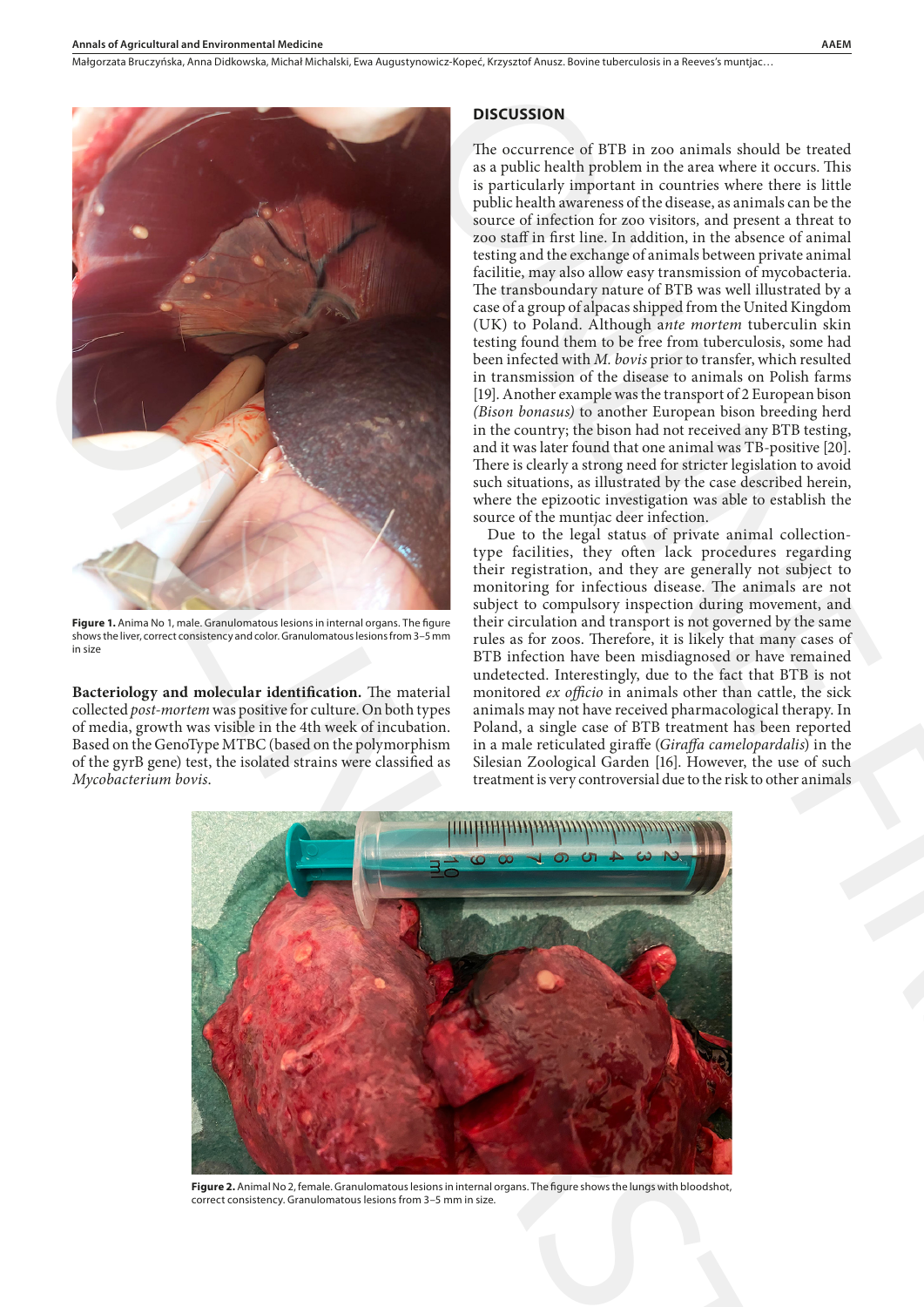and humans posed by interacting with the treated animal; such treatment was not even considered in the presented case.

Regulation (EU) 2016/429 of the European Parliament and the Council of 9 March 2016 on transmissible animal diseases, amending and repealing certain acts in the field of animal health, also known as the 'Animal Health Law' (AHL), was passed on 21 April 2021 [21]. The regulation includes rules for all animals on the territory of the Republic of Poland, as in the territories of all other countries belonging to the European Union, whether they are kept for production breeding, live in zoos, or are used in circuses.

Poland is required to implement the AHL by 21 April 2022, and it is hoped that this will result in better official control of BTB in centres like the one described in the presented study. Currently, the only legislative option is Commission Implementing Regulation (EU) 2018/1882 of 3 December 2018 on the application of disease prevention and control rules; this regulation provides categories of listed diseases and establishes a list of species and groups posing a considerable risk for their spread. Its content changed the rules of categorization and methods of combating tuberculosis [22]. The AHL classifies MTBC infections as category B diseases, i.e. as dangerous bacterial diseases*,* only for *Bison, Bos* and *Bubalus.* As such, these infections are subject to mandatory control in all Member States, and each Member State should adopt compulsory eradication programs.

The Reeves's muntjac is classified under *other ruminants*. According to Regulation (EU) 2018/1882, tuberculosis in such ruminants, i.e. other than *Bison, Bos* and *Bubalus*, belongs to groups D and E, which means that while it is necessary to prevent the spread of the disease and notify its occurrence, the animals are not subject to any eradication programme [22]. The AHL introduces a more universal, but very general, division of all animals into *kept animals*, i.e. animals kept by humans, including those in the private animal collection, and *wild animals*, i.e. those that are not kept in captivity.

Currently, insufficient information is kept on sick zoo or private farm animals and unreported cases, and hence, any conclusive epizootic investigation is difficult with less chance of identifying the source of TB infection. Three articles within the new legislation given above may be of particular value in identifying cases of BTB from private animal collections and for regulating the procedure in the case of infectious diseases. Art. 108 of Regulation 2016/429 imposes on Member States a 'responsibility for establishing a system for the identification and registration of kept terrestrial animals'. In addition, Art. 117 requires operators to comply with regulations regarding individual or group identification and documentation for the identification and tracking of animals, as appropriate for the species concerned; this is needed to keep terrestrial animals other than bovine, ovine, caprine, porcine and equine species [21]. Art. 124 specifies that 'Operators shall take appropriate preventive measures to ensure that the movement of kept terrestrial animals does not jeopardise the health status at the place of destination', and that 'operators shall only move kept terrestrial animals from their establishments and receive such animals if the animals in question fulfil the following condition' of originating from establishments registered or approved by the competent authority or which have been granted a derogation from registration requirements, and fulfill the requirements for the identification and registration of the animals [21]. al by interacting with the trented atmosche private animal collection took a very responsible approach.<br>
An other controller the transformation controller the controller took and the controller the controller took and the Poland is required to inspect the AH, by 21 April 2022. Contact the Sile theorem and it is beyed that this will result in He greented, in the second of Etimation and Section and New Correlation in the presented in the gre

It should be noted that the management of the studied

private animal collection took a very responsible approach in addressing the zoonotic nature of tuberculosis: all animals and workers were tested, the pens disinfected, and the owners cooperated fully with the field veterinarian and research centre. It would seem to be good practice to oblige visitors to wash and disinfect their hands on entry and exit. Animal-tohuman and human-to-animal transmission of tuberculosis [12] and other mycobacteriosis [23] has been extensively described, including among animals in zoos [24]; such transmission is particularly suited to the special nature of the private animal collection, where guests can come into close contact with animals, and can pet and feed them [25, 26].

It should be emphasized that the muntjac is an invasive species in some countries with a high prevalence of BTB, and hence has often been found to be positive during local wide screenings [27]. Therefore, its confirmation in another 2 individuals means that this species should be carefully monitored for tuberculosis in zoos.

In recent years, much attention has been paid to the risks associated with the trade in captive wild animals and their presence on farms, either as ornamental or farm animals. When brought into Europe or moved without established control rules, animals can be a source of various pathogens that are dangerous to both other animals and humans. So far, there has been no legislation on the monitoring of infectious and invasive diseases in free-living or kept animals. Pathogens from wild animals pose a direct threat to people visiting private animal collections. Legislation in the field of public health has a solid scientific basis at both the national and local levels. However, there is a pressing need for rules regarding the monitoring of infectious and invasive diseases occurring in animals kept in facilities accessible to humans, and to regulate the rules of movement and circulation of kept wild animals in the EU. The great changes taking place in EU law allow a chance to develop national programmes for controlling infectious diseases, including tuberculosis.

## **CONCLUSIONS**

Taking into account the lack of obligation to monitor infectious zoonotic diseases, the often unknown origin of animals, and the frequent close contacts between guests and animals in private animal collection centres, there is a need to clarify the legal obligations of the owners of these collections with regard to public health protection. As the presented study shows, due to the lack of precise epidemiological data it is difficult to define the epidemiological status of the private animal collection in which BTB appeared, and further management depends on the owner's cooperation with veterinarians. Generally speaking, however, the key roles in prevention are played by Personal Protective Equipment and the awareness of pet owners.

## **REFERENCES**

- 1. Rodriguez-Campos S, Smith NH, Boniotti MB, et al. Overview and phylogeny of Mycobacterium tuberculosis complex organisms: implication for diagnostics and legislation of bovine tuberculosis. Res Vet Sci. 2014;97:5-S19. https://doi: 10.1016/j.rvsc.2014.02.009.
- 2. Parsons, SD, Drewe JA, Gey van Pittius NC, et al. Novel cause of tuberculosis in meerkats, South Africa. Emerg Infect Dis. 2013;19(12):2004–7. https://doi: 10.3201/eid1912.130268.